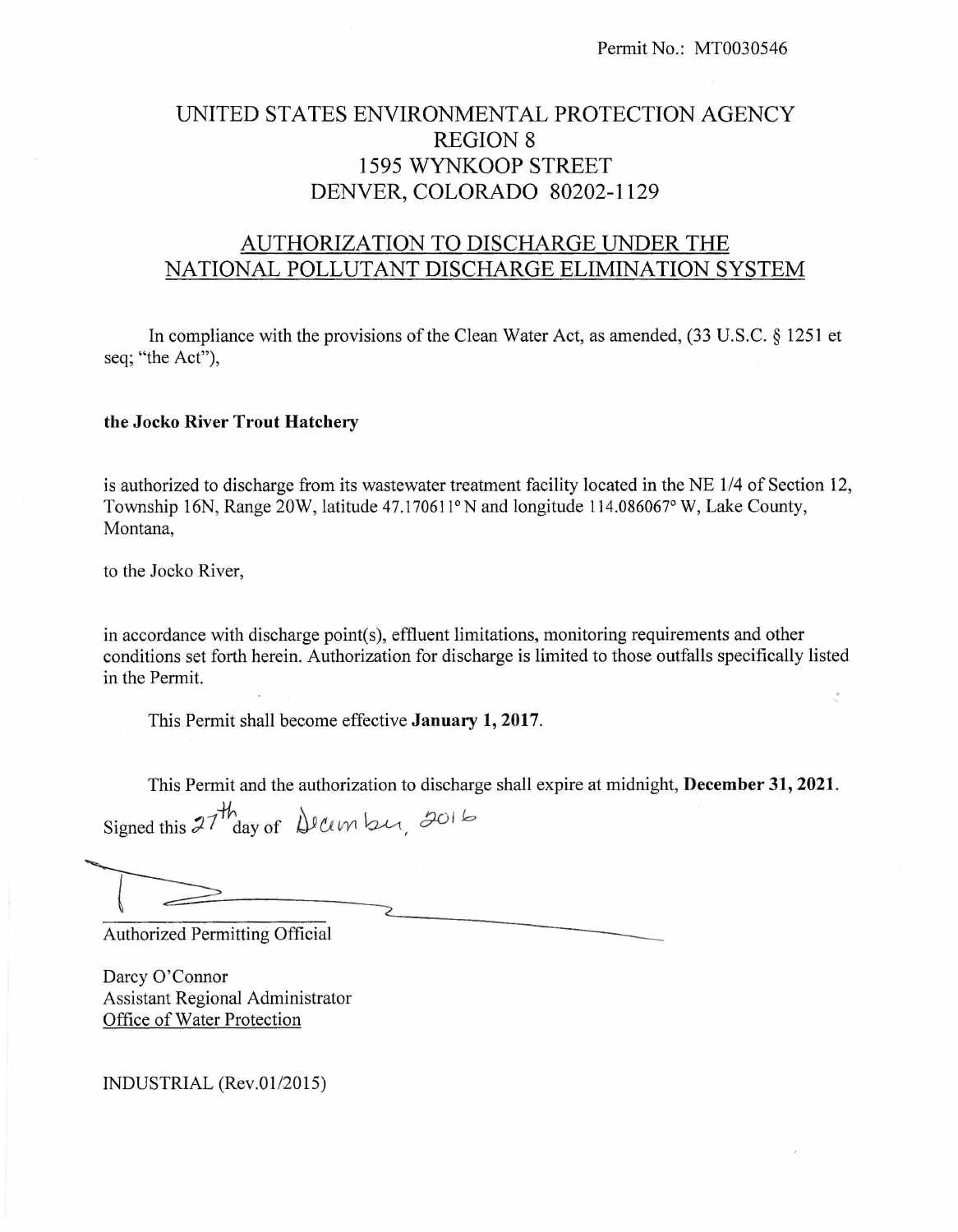#### TABLE OF CONTENTS

# 1. EFFLUENT LIMITATIONS AND MONITORING REQUIREMENTS

- 1.1. Definitions
- 1.2. Description of Discharge Point(s)
- 1.3. Specific Limitations and Self-Monitoring Requirements
	- 1.3.1. Effluent Limitations
	- 1.3.2. Self-Monitoring Requirements

# 2. MONITORING, RECORDING AND REPORTING REQUIREMENTS

- 2.1. Representative Sampling
- 2.2. Monitoring Procedures
- 2.3. Penalties for Tampering
- 2.4. Reporting of Monitoring Results
- 2.5. Additional Monitoring by the Permittee
- 2.6. Records Contents
- 2.7. Retention of Records
- 2.8. Twenty-four Hour Notice of Noncompliance Reporting
- 2.9. Other Noncompliance Reporting
- 2.10. Inspection and Entry

### 3. COMPLIANCE RESPONSIBILITIES

- 3.1. Duty to Comply
- 3.2. Penalties for Violations of Permit Conditions
- 3.3. Need to Halt or Reduce Activity not a Defense
- 3.4. Duty to Mitigate
- 3.5. Proper Operation and Maintenance
- 3.6. Removed Substances
- 3.7. Bypass of Treatment Facilities
- 3.8. Upset Conditions
- 3.9. Toxic Pollutants
- 3.10. Changes in Discharges of Toxic Substances

# 4. GENERAL REQUIREMENTS

- 4.1. Planned Changes
- 4.2. Anticipated Noncompliance
- 4.3. Permit Actions
- 4.4. Duty to Reapply
- 4.5. Duty to Provide Information
- 4.6. Other Information
- 4.7. Signatory Requirements
- 4.8. Penalties for Falsification of Reports
- 4.9. Availability of Reports
- 4.10. Oil and Hazardous Substance Liability
- 4.11. Property Rights
- 4.12. Severability
- 4.13. Transfers
- 4.14. Permittees in Indian Country
- 4.14. State Laws
- 4.15. Reopener Provision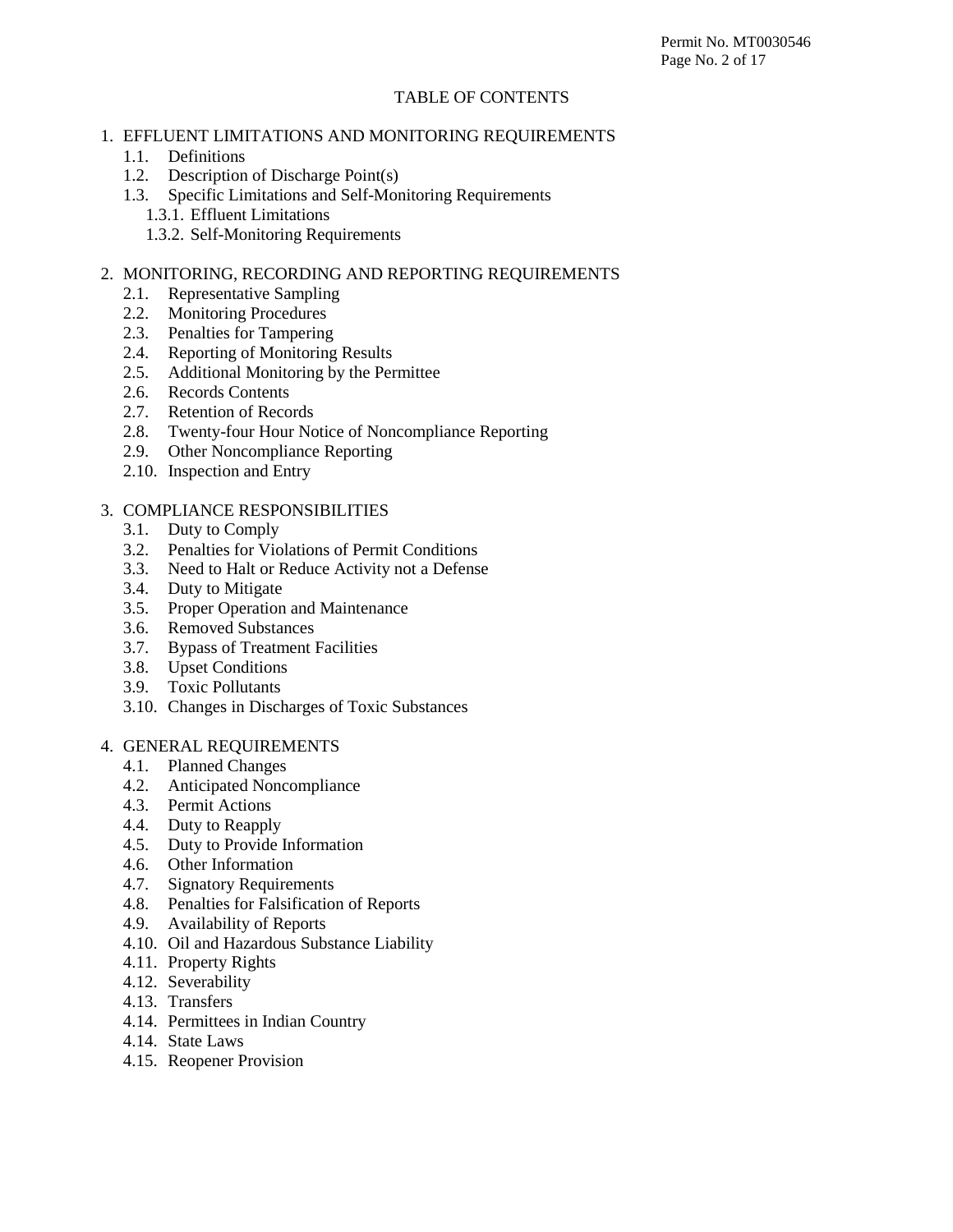#### 1. EFFLUENT LIMITATIONS AND MONITORING REQUIREMENTS

# 1.1. Definitions.

The *30-day (and monthly) average*, other than for microbiological organisms (e.g., bacteria, viruses, etc.,), is the arithmetic average of all samples collected during a consecutive 30-day period or calendar month, whichever is applicable. Geometric means shall be calculated for microbiological organisms unless specified otherwise in the Permit. The calendar month shall be used for purposes of reporting self-monitoring data on discharge monitoring report forms.

The *7-day (and weekly) average*, other than for microbiological organisms (e.g., bacteria, viruses, etc.,), is the arithmetic mean of all samples collected during a consecutive 7-day period or calendar week, whichever is applicable. Geometric means shall be calculated for microbiological organisms unless specified otherwise in the Permit. The 7-day and weekly averages are applicable only to those effluent characteristics for which there are 7-day average effluent limitations. The calendar week, which begins on Sunday and ends on Saturday, shall be used for purposes of reporting self-monitoring data on discharge monitoring report forms. Weekly averages shall be calculated for all calendar weeks with Saturdays in the month. If a calendar week overlaps two months (i.e., the Sunday is in one month and the Saturday in the following month), the weekly average calculated for that calendar week shall be included in the data for the month that contains the Saturday.

*Daily Maximum* (*Daily Max.*) is the maximum measured value for a pollutant discharged during a calendar day or any 24-hour period that reasonably represents a calendar day for purposes of sampling. For pollutants with daily maximum limitations expressed in units of mass (e.g., kilograms, pounds), the daily maximum is calculated as the total mass of pollutant discharged over the calendar day or representative 24-hour period. For pollutants with limitations expressed in other units of measurement (e.g., milligrams/liter, parts per billion), the daily maximum is calculated as the average of all measurements of the pollutant over the calendar day or representative 24-hour period. If only one measurement or sample is taken during a calendar day or representative 24-hour period, the single measured value for a pollutant will be considered the daily maximum measurement for that calendar day or representative 24-hour period.

*Daily Minimum* (*Daily Min*.) is the minimum value allowable in any single sample or instantaneous measurement collected during the course of a day.

*Grab sample*, for monitoring requirements, is defined as a single "dip and take" sample collected at a representative point in the discharge stream.

*Instantaneous measurement*, for monitoring requirements, is defined as a single reading, observation, or measurement.

*Composite samples* shall be flow proportioned. The composite sample shall, at a minimum, contain at least four (4) samples collected over the compositing period. Unless otherwise specified, the time between the collection of the first sample and the last sample shall not be less than six (6) hours, nor more than twenty-four (24) hours. Acceptable methods for the preparation of composite samples are as follows:

- a. Constant time interval between samples, sample volume proportional to flow rate at the time of sampling;
- b. Constant time interval between samples, sample volume proportional to total flow (volume) since last sample. For the first sample, the flow rate at the time of the first sample was collected may be used;
- c. Constant sample volume, time interval between samples proportional to flow (i.e., sample taken every "X" gallons of flow); and,
- d. Continuous collection of sample with sample collection rate proportional to flow rate.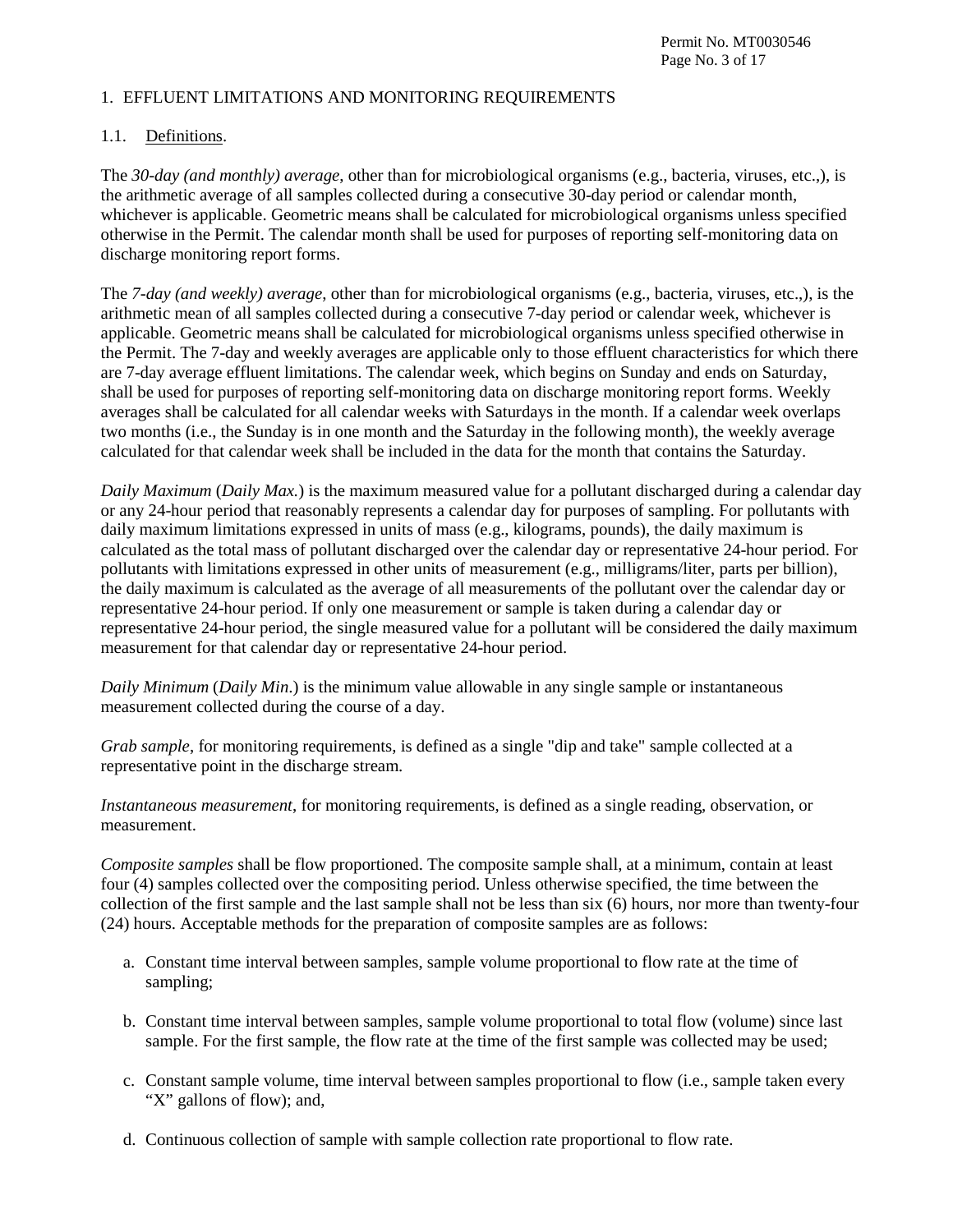Permit No. MT0030546 Page No. 4 of 17

*Bypass* means the intentional diversion of waste streams from any portion of a treatment facility.

*Upset* means an exceptional incident in which there is unintentional and temporary noncompliance with technology-based permit effluent limitations because of factors beyond the reasonable control of the Permittee. An upset does not include noncompliance to the extent caused by operational error, improperly designed treatment facilities, inadequate treatment facilities, lack of preventive maintenance, or careless or improper operation.

*Severe property damage* means substantial physical damage to property, damage to the treatment facilities which causes them to become inoperable, or substantial and permanent loss of natural resources which can reasonably be expected to occur in the absence of a bypass. Severe property damage does not mean economic loss caused by delays in production.

*Director* means the Regional Administrator of the EPA Region 8 or an authorized representative.

*EPA* means the United States Environmental Protection Agency.

*Storm Water* means storm water runoff, snow melt runoff, and surface runoff and drainage.

*CWA* means the Clean Water Act (formerly referred to as either the Federal Water Pollution Act or the Federal Water Pollution Control Act Amendments of 1972), Pub. L. 92-500, as amended by Pub. L. 95-217, Pub. L. 95-576, Pub. L. 96-483, Pub. L. 97-117, and Pub. L. 100-4. In this Permit the CWA may be referred to as "the Act".

*Sewage Sludge* is any solid, semi-solid or liquid residue generated during the treatment of domestic sewage in a treatment works. Sewage sludge includes, but is not limited to, domestic septage; scum or solids removed in primary, secondary or advanced wastewater treatment processes; and a material derived from sludge. Sewage sludge does not include ash generated during the firing of sewage sludge in a sewage sludge incinerator or grit and screenings generated during preliminary treatment of domestic sewage in a treatment works.

*Whole Effluent Toxicity (WET)* is the total toxic effect of an effluent measured directly with a toxicity test. Acute toxicity occurs when 50 percent or more mortality is observed for either species (see Part 1.3) at any effluent concentration. Mortality in the control must simultaneously be 10 percent or less for the effluent results to be considered valid.

1.2. Description of Discharge Point(s). The authorization to discharge provided under this Permit is limited to those outfalls specifically designated below as discharge locations. Discharges at any location not authorized under a NPDES permit is a violation of the Clean Water Act and could subject the person(s) responsible for such discharge to penalties under Section 309 of the Act.

| Outfall          |                                                                     |
|------------------|---------------------------------------------------------------------|
| Serial Number(s) | Description of Discharge Point(s)                                   |
| 001              | Any discharge from the facility's settling pond to the Jocko River. |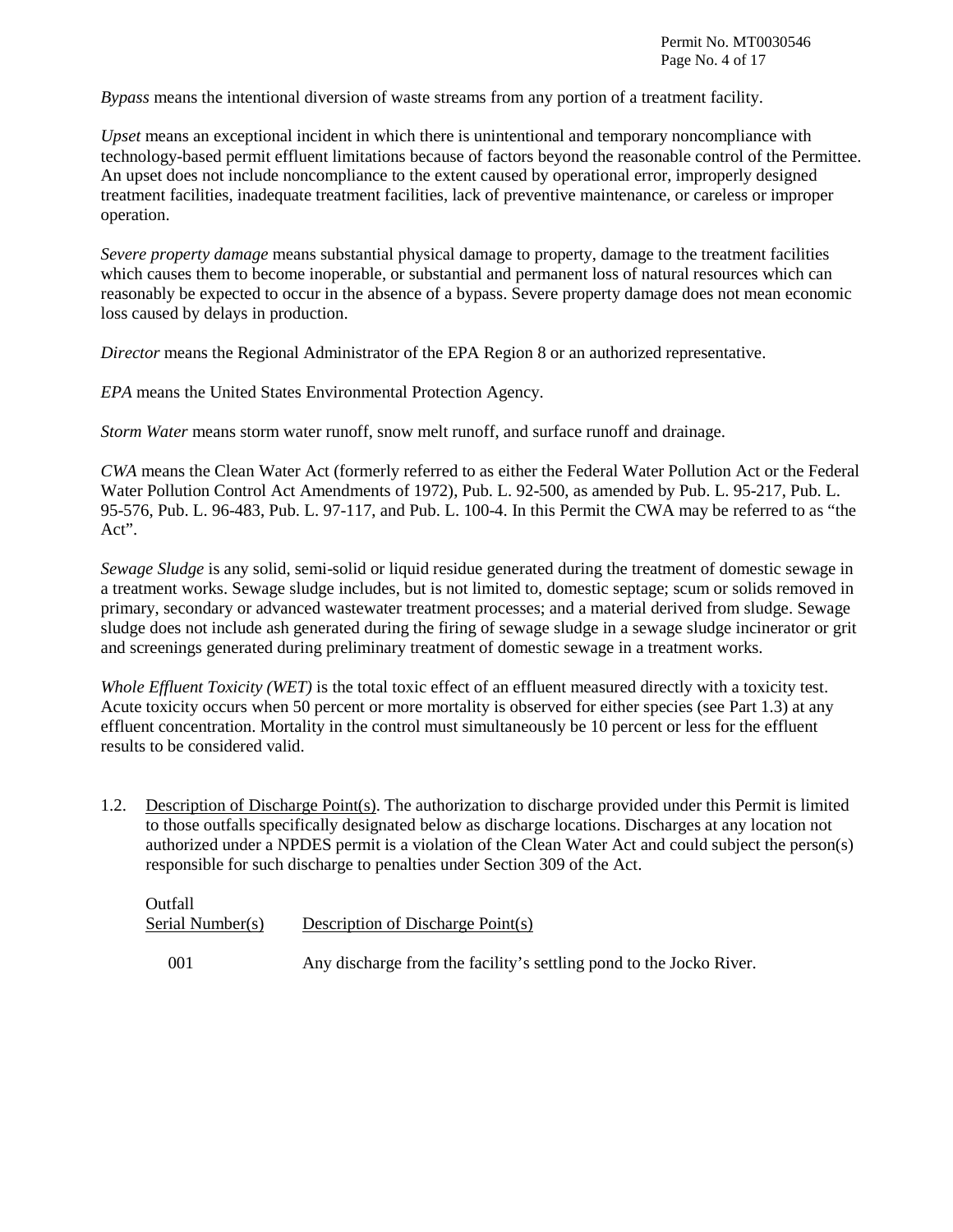#### 1.3. Specific Limitations and Self-Monitoring Requirements

- 1.3.1. Effluent Limitations Outfall 001. **Effective immediately and lasting through the life of this Permit**, the quality of effluent discharged by the facility shall, at a minimum, meet the limitations as set forth below:
	- 1. The pH of the discharge from Outfall 001 shall not be less than 6.5 or greater than 8.5 at any time.
	- 2. The Hatchery must comply with the Best Management Plan (BMP) elements: Solids Control, Materials Storage, Structural Maintenance, Recordkeeping, Training, and Drug and Chemical Management.
- 1.3.1.1 BMP Plan. Within 90 days of the effective date of the Permit, the hatchery must develop and implement a BMP Plan which includes the minimum requirements listed below. The plan must be signed and dated by the facility manager, revised as needed and signed and dated with the most recent revisions, kept on-site, and be available to the EPA and the Confederated Salish and Kootenai Tribes (CSKT) upon request. After completion of the plan, the hatchery must submit the certification statement in Appendix A to the EPA and the Tribe at the addresses provided in Part 2.4.
	- 1. Solids Control. The Permittee must:
		- a. Employ efficient feed management and feeding strategies that limit feed input to the minimum amount reasonably necessary to achieve production goals and sustain targeted rates of aquatic animal growth in order to minimize potential discharges of uneaten feed and waste products.
		- b. In order to minimize the discharge of accumulated solids from settling ponds and basins and production systems, identify and implement procedures to minimize any discharge of accumulated solids during the inventorying, grading, and harvesting aquatic animals in the production system. The procedures must be documented or referenced in the BMP Plan.
		- c. Remove and dispose of aquatic animal mortalities properly on a regular basis to prevent discharge to waters of the U.S., except in cases where the permitting authority authorizes such discharge in order to benefit the aquatic environment.
	- 2. Materials Storage. The Permittee must:
		- a. Ensure proper storage of drugs, pesticides, and feed in a manner designed to prevent spills that may result in the discharge of drugs, pesticides or feed.
		- b. Implement procedures for properly containing, cleaning, and disposing of any spilled material. The procedures must be documented or referenced in the BMP Plan.
	- 3. Structural Maintenance. The Permittee must:
		- a. Inspect the production system and the wastewater treatment system on a weekly basis in order to identify and promptly repair any damage.
		- b. Conduct regular maintenance of the production system and the wastewater treatment system in order to ensure that they are properly functioning.
	- 4. Recordkeeping. The Permittee must:
		- a. In order to calculate representative feed conversion ratios, maintain records for aquatic animal rearing units documenting the feed amounts and estimates of the numbers and weight of aquatic animals. Feed documentation must include the daily average and annual total pounds of feed used.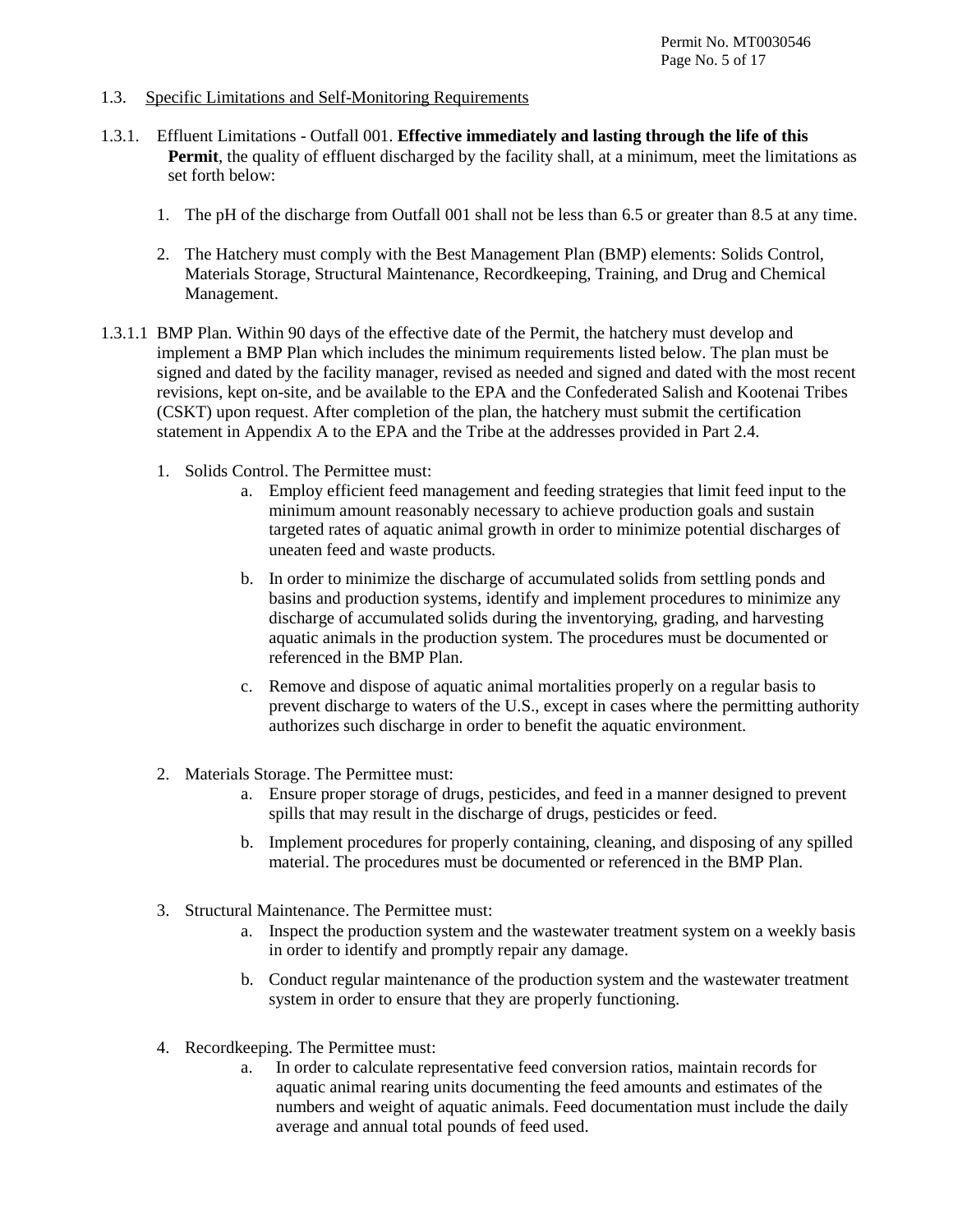- b. Keep records of documenting the frequency of cleaning, inspections, maintenance and repairs.
- 5. Training. The Permittee must:
	- a. In order to ensure the proper clean-up and disposal of spilled material adequately train all relevant facility personnel in spill prevention and how to respond in the event of a spill.
	- b. Train staff on the proper operation and cleaning of production and wastewater treatment systems including training in feeding procedures and proper use of equipment.
	- c. Document the participants, date, and topics covered for staff training.
- 6. Drug and Chemical Management. The Permittee must:
	- a. Only use drugs and chemicals deemed acceptable for use in waters that will or may be discharged to reservation waters in accordance with all applicable regulations, including, but not limited to requirements contained in the labeling of pesticide products approved under FIFRA, and dosage and usage requirements established by the FDA and in strict accordance with the manufacturer's site-specific instructions.
	- b. Document all drug and chemical use, including Investigational New Animal Drugs, in the BMP Plan, and include or reference the Standard Operating Procedures for their storage and usage. Additionally, records must be maintained on-site that include the date of the treatment, the number of fish treated, the drug used, dosage, duration, type of treatment (static bath or flow), disease treated, estimated concentration at discharge, and the method of disposal.
- 1.3.1.2. Discharge Prohibitions.
	- 1. Discharges from the hatchery must not cause or contribute to a violation of CSKT Water Quality Standards.
	- 2. The hatchery must not discharge to waters of the reservation:
		- a. Any floating solids or visible foam in other than trace amounts on the surface of the receiving water;
		- b. Any hazardous materials in concentrations found to be of public health significance or to impair designated beneficial uses;
		- c. Any sludge, grit and accumulated solid residues;
		- d. Any untreated cleaning wastewater (e.g., obtained from a vacuum or standpipe bottom drain system or rearing/holding unit disinfection);
		- e. Any floating, suspended or submerged matter, including dead fish, in amounts causing nuisance or objectionable condition or that may impair designated beneficial uses in the receiving water; and/or
		- f. Any toxic substances, including drugs, pesticides, or other chemicals, in concentrations that impair designated uses.
		- g. Any deleterious materials in concentrations that impair designated beneficial uses.
		- h. Any oxygen-demanding materials in concentrations that would result in an anaerobic water condition.
		- i. Sanitary wastes or untreated wastewater.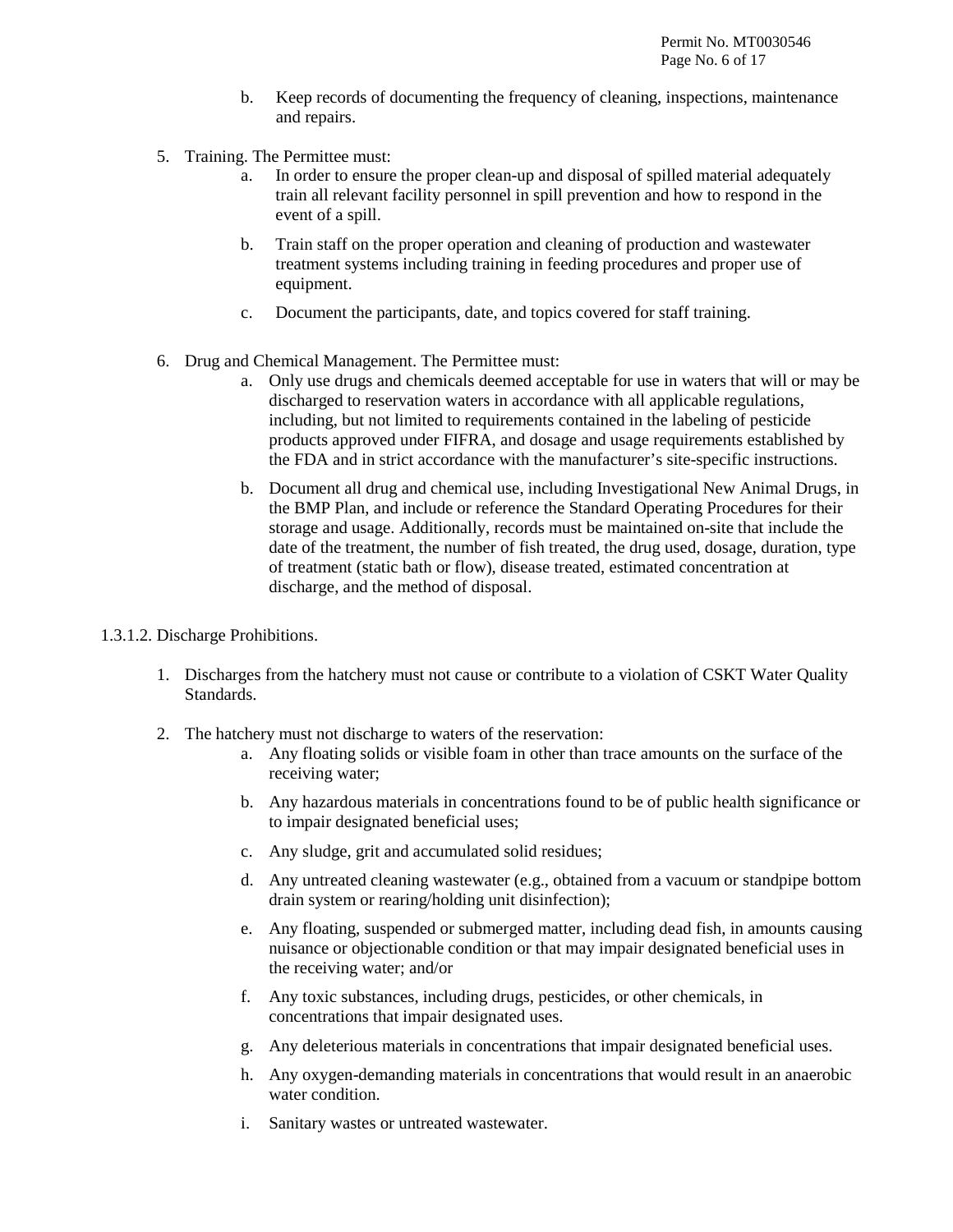1.3.2. Self-Monitoring Requirements. At a minimum, upon the effective date of this Permit, the following constituents shall be monitored during cleaning days at the frequency and with the type of measurement indicated; samples or measurements shall be representative of the volume and nature of the monitored discharge. Effluent samples at Outfall 001 shall be sampled at the point of discharge from the settling pond. Upstream samples must be collected in the Jocko River upstream and beyond the influence of Outfall 001. Unless specified below, semi-annual monitoring is required once in January through June and once in July through December. If no discharge occurs during the entire monitoring period, it shall be stated on the Discharge Monitoring Report Form (EPA No. 3320-1) that no discharge or overflow occurred.

All monitoring shall be reported semi-annually. Monitoring results must be submitted no later than the 28th day of the month following the end of the monitoring period.

| <b>Effluent</b><br><b>Characteristic</b> | Location             | <b>Frequency</b>               | Sample Type <sup>(1)</sup> | <b>Reporting</b><br><b>Requirements</b>   | <b>Required</b><br><b>Reporting</b><br><b>Value</b> |
|------------------------------------------|----------------------|--------------------------------|----------------------------|-------------------------------------------|-----------------------------------------------------|
| Flow, mgd                                | Effluent             | Daily                          | Instantaneous              | Maximum Daily &<br><b>Monthly Average</b> | N/A                                                 |
| <b>Total Suspended</b><br>Solids, mg/L   | Effluent             | Semi-annual                    | Composite <sup>(2)</sup>   | Single Sample                             | $1 \text{ mg/L}$                                    |
| pH, s.u.                                 | Effluent<br>Upstream | Quarterly                      | $Graph(3)$                 | Daily Minimum &<br>Maximum                | $0.1$ s.u.                                          |
| Dissolved<br>Oxygen, $mg/L$              | Effluent<br>Upstream | Semi-annual                    | $Grab^{(3)}$               | Single Sample                             | $0.3$ mg/L                                          |
| Temperature, °C                          | Upstream             | Quarterly                      | Instantaneous              | Daily Minimum &<br>Maximum                | $0.1 \text{ }^{\circ}C$                             |
| Ammonia, mg/L                            | Effluent<br>Upstream | Semi-annual                    | Composite <sup>(2)</sup>   | Single Sample                             | $0.070$ mg/L                                        |
| Nitrate plus<br>Nitrite, mg/L            | Effluent<br>Upstream | Semi-annual                    | Composite $^{(2)}$         | Single Sample                             | $0.020$ mg/L                                        |
| Total Nitrogen,<br>mg/L                  | Effluent<br>Upstream | Semi-<br>annual <sup>(4)</sup> | Composite $^{(2)}$         | Daily Minimum &<br>Maximum                | $0.100$ mg/L                                        |
| Total<br>Phosphorus,<br>mg/L             | Effluent<br>Upstream | Semi-<br>annual <sup>(4)</sup> | Composite <sup>(2)</sup>   | Daily Minimum &<br>Maximum                | $0.010$ mg/L                                        |

 $(1)$  See definitions in Permit

 $^{(2)}$  Composite samples shall be composed of four equal aliquots collected at evenly spaced times during the raceway cleaning event. For all upstream samples, they should be grab samples.

 $<sup>(3)</sup>$  Analyses of pH samples must be performed within 15 minutes of sample collection.</sup>

 $<sup>(4)</sup>$  TN and TP samples must be collected two times per year between July 1 and September 30 at least one</sup> month apart. TN may be measured directly or calculated as the sum of Total Kjeldahl Nitrogen and Nitrate  $+$ Nitrite.

### 2. MONITORING, RECORDING AND REPORTING REQUIREMENTS

- 2.1. Representative Sampling. Effluent samples taken in compliance with the monitoring requirements established under Part 1 shall be collected from the effluent stream prior to discharge into the receiving waters. Ambient samples taken in compliance with the monitoring requirements established under Part 1 shall be collected in the receiving water upstream and uninfluenced by the discharge from Outfall 001. Samples and measurements shall be representative of the volume and nature of the monitored discharge.
- 2.2. Monitoring Procedures. Monitoring must be conducted according to test procedures approved under 40 C.F.R. Part 136, unless other test procedures have been specified in this Permit.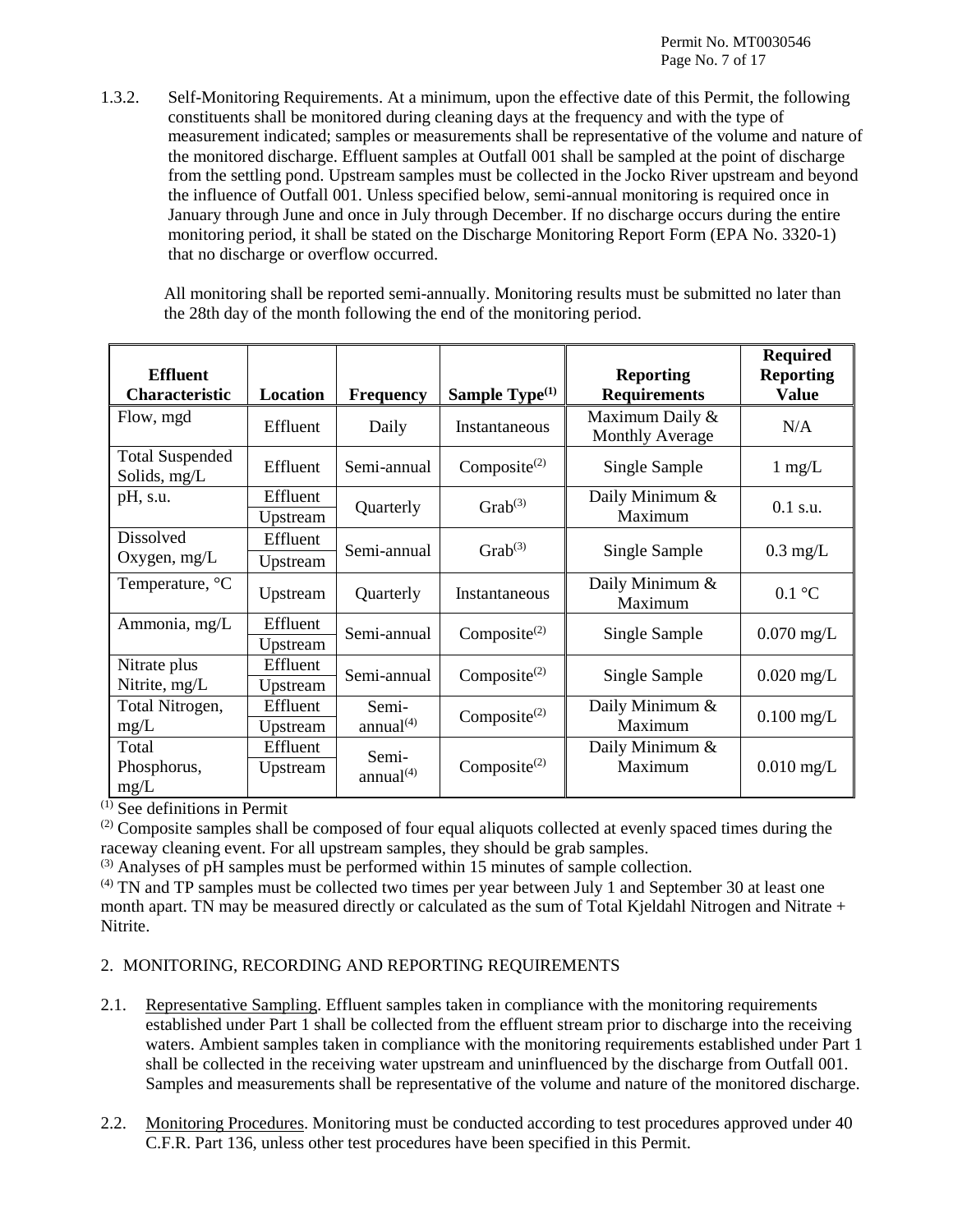- 2.3. Penalties for Tampering. The Act provides that any person who knowingly falsifies, tampers with, or renders inaccurate, any monitoring device or method required to be maintained under this Permit shall, upon conviction, be punished by a fine of not more than \$10,000, or by imprisonment for not more than two years, or by both. Second conviction is punishable by a fine of not more than \$20,000 per day of violation, or by imprisonment of not more than four years, or both.
- 2.4. Reporting of Monitoring Results. Effluent monitoring results obtained during the previous six months shall be summarized and reported to the EPA Region 8 electronically using NetDMR, no later than the 28th day of the month following the completed reporting period. If no discharge occurs during the reporting period, "no discharge" shall be reported. NetDMR is accessed from the internet at [https://netdmr.epa.gov/netdmr/public/login.htm.](https://netdmr.epa.gov/netdmr/public/login.htm) The Permittee must sign and certify all electronic submissions in accordance with the Signatory Requirements (see Part 4.7). The certification statement in Appendix A must be submitted to the EPA and CSKT at the addresses given below:
	- original to: U.S. EPA, Region 8 Policy, Information Management and Environmental Justice Program (8ENF-PJ) Attention: DMR Coordinator 1595 Wynkoop Street Denver, Colorado 80202-1129
	- copy to: CSKT, Division of Environmental Protection Attention: Clint Folden, Water Resources Director 301 Main Street Pablo, Montana 59855
- 2.5. Additional Monitoring by the Permittee. If the Permittee monitors any pollutant more frequently than required by this Permit, using test procedures approved under 40 C.F.R. Part 136, 40 C.F.R. Part 503, or as specified in this Permit, the results of this monitoring shall be included in the calculation and reporting of the data submitted in the DMR. Such increased frequency shall also be indicated.
- 2.6. Records Contents. Records of monitoring information shall include:
- 2.6.1. The date, exact place, and time of sampling or measurements;
- 2.6.2. The initials or name(s) of the individual(s) who performed the sampling or measurements;
- 2.6.3. The date(s) analyses were performed;
- 2.6.4. The time(s) analyses were initiated;
- 2.6.5. The initials or name(s) of individual(s) who performed the analyses;
- 2.6.6. References and written procedures, when available, for the analytical techniques or methods used; and,
- 2.6.7. The results of such analyses, including the bench sheets, instrument readouts, computer disks or tapes, etc., used to determine these results.
- 2.7. Retention of Records. The Permittee shall retain records of all monitoring information, including all calibration and maintenance records and all original strip chart recordings for continuous monitoring instrumentation, copies of all reports required by this Permit, and records of all data used to complete the application for this Permit, for a period of at least three years from the date of the sample, measurement, report or application. Records of monitoring required by this Permit related to sludge use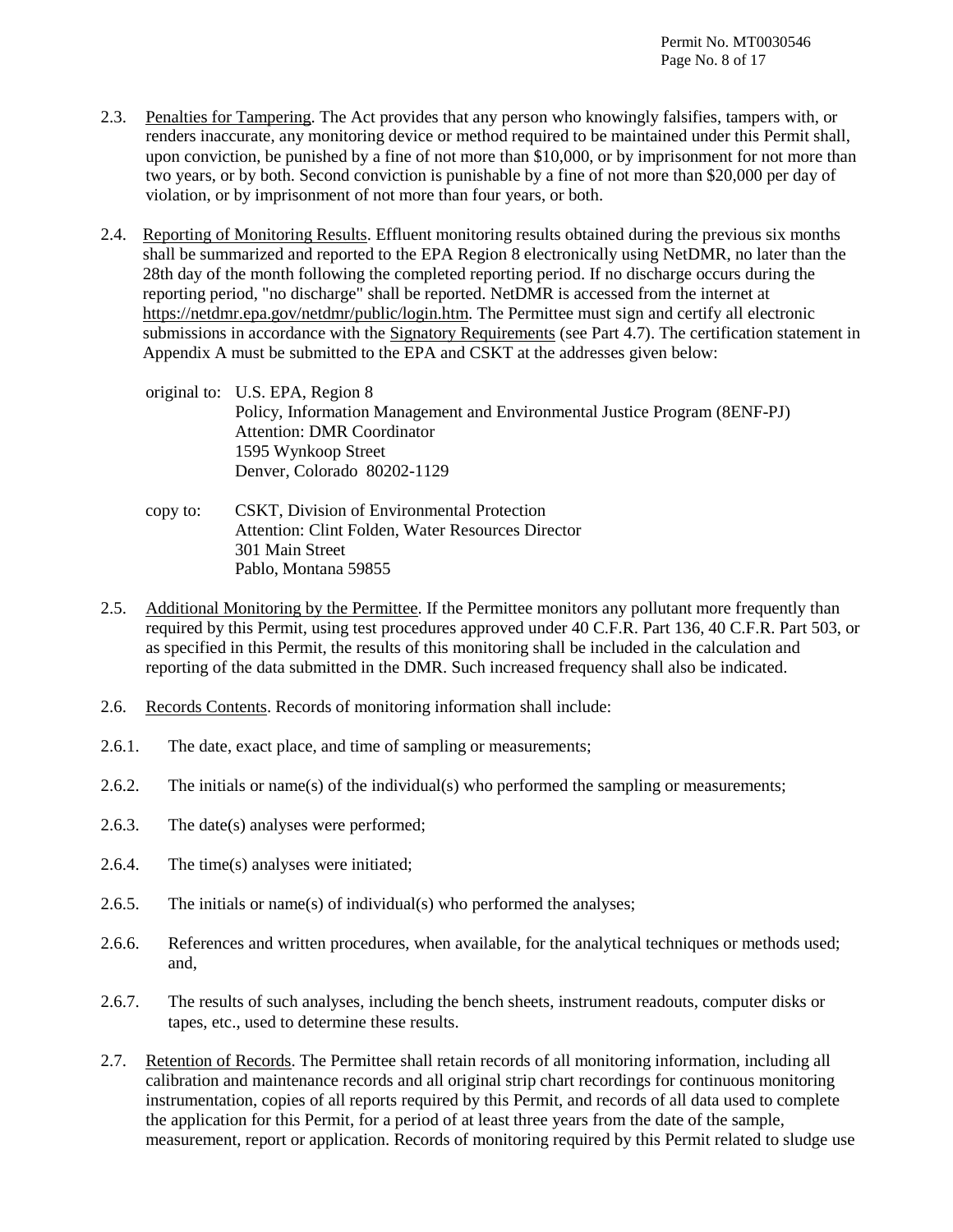and disposal activities must be kept at least five years (or longer as required by 40 C.F.R. Part 503). This period may be extended by request of the Director at any time. Data collected on site, data used to prepare the DMR, copies of Discharge Monitoring Reports, and a copy of this NPDES Permit must be maintained on site.

- 2.8. Twenty-four Hour Notice of Noncompliance Reporting.
- 2.8.1. The Permittee shall report any noncompliance which **may endanger health or the environment** as soon as possible, but no later than twenty-four (24) hours from the time the Permittee first became aware of the circumstances. The report shall be made to the EPA, Region 8, Site Assessment/Emergency Response Program at (303) 293-1788, and the CSKT at (406) 675-2700 ext. 7227.
- 2.8.2. The following occurrences of noncompliance shall be reported by telephone to the EPA, Region 8, NPDES Enforcement Unit at (800) 227-8917 (8:00 a.m. - 4:30 p.m. Mountain Time) NPDES Program, EPA Region 8 Montana Operations Office, at (406) 457-5000 (toll-free 866-457-2690) (8:00 a.m. - 4:30 p.m. Mountain Time) and the CSKT at (406-675-2700 ext. 7255) - (8:00 a.m. - 4:30 p.m. Mountain Time) by the first workday following the day the Permittee became aware of the circumstances:
- 2.8.2.1. Any unanticipated bypass which exceeds any effluent limitation in the Permit (See Part 3.7, Bypass of Treatment Facilities.);
- 2.8.2.2. Any upset which exceeds any effluent limitation in the Permit (See Part 3.8, Upset Conditions.); or,
- 2.8.2.3. Violation of a maximum daily discharge limitation for any of the pollutants listed in Part 1.3.1 of the Permit.
- 2.8.3. A written submission shall also be provided to the U.S. EPA, Office of Enforcement, Compliance and Environmental Justice, and to the CSKT within five days of the time that the Permittee becomes aware of the circumstances. The written submission shall contain:
- 2.8.3.1. A description of the noncompliance and its cause;
- 2.8.3.2. The period of noncompliance, including exact dates and times;
- 2.8.3.3. The estimated time noncompliance is expected to continue if it has not been corrected; and,
- 2.8.3.4. Steps taken or planned to reduce, eliminate, and prevent recurrence of the noncompliance.
- 2.8.4. The Director may waive the written report on a case-by-case basis for an occurrence of noncompliance listed under Part 2.8.2 above, if the incident has been orally reported in accordance with the requirements of Part 2.8.2.
- 2.8.5. Reports shall be submitted to the addresses in Part 2.4, Reporting of Monitoring Results.
- 2.9. Other Noncompliance Reporting. Instances of noncompliance not required to be reported within 24 hours shall be reported at the time that monitoring reports for Part 2.4 are submitted. The reports shall contain the information listed in Part 2.8.3.
- 2.10. Inspection and Entry. The Permittee shall allow the Regional Administrator, or authorized representative (including an authorized contractor acting as a representative of the Administrator) upon presentation of credentials and other documents as may be required by law, to: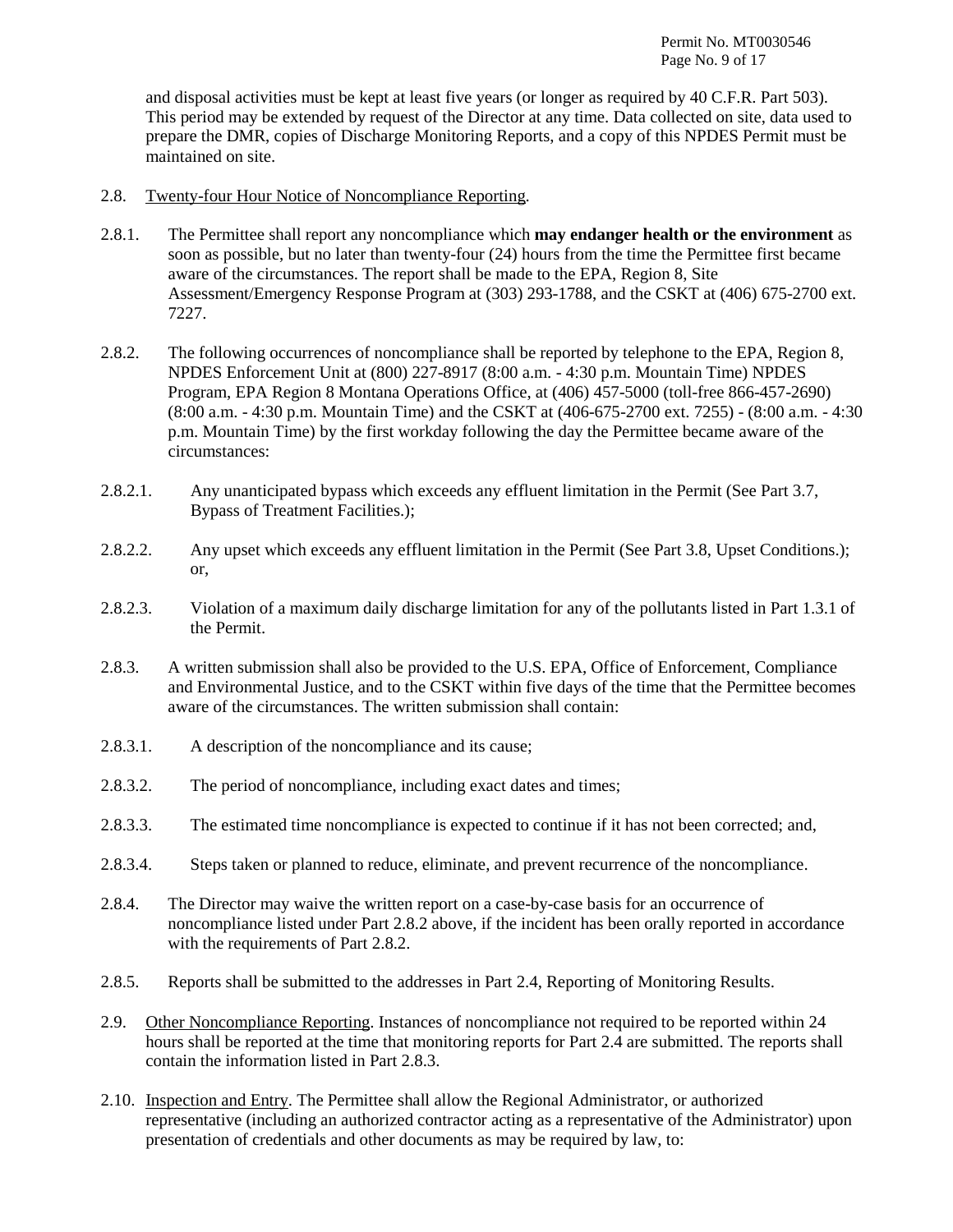- 2.10.1. Enter upon the Permittee's premises where a regulated facility or activity is located or conducted, or where records must be kept under the conditions of this Permit;
- 2.10.2. Have access to and copy, at reasonable times, any records that must be kept under the conditions of this Permit;
- 2.10.3. Inspect at reasonable times any facilities, equipment (including monitoring and control equipment), practices, or operations regulated or required under this Permit; and,
- 2.10.4. Sample or monitor at reasonable times, for the purpose of assuring permit compliance or as otherwise authorized by the Act, any substances or parameters at any location.

#### 3. COMPLIANCE RESPONSIBILITIES

- 3.1. Duty to Comply. The Permittee must comply with all conditions of this Permit. Any failure to comply with the Permit may constitute a violation of the Clean Water Act and may be grounds for enforcement action, including, but not limited to permit termination, revocation and reissuance, modification, or denial of a permit renewal application. The Permittee shall give the Director advance notice of any planned changes at the permitted facility that will change any discharge from the facility, or of any activity that may result in failure to comply with permit conditions.
- 3.2. Penalties for Violations of Permit Conditions: The Clean Water Act provides for specified civil and criminal monetary penalties for violations of its provisions. However, the Federal Civil Penalties Inflation Adjustment Act of 1990, as amended by the Debt Collection Improvement Act of 1996, requires the EPA to adjust the civil monetary penalties for inflation on a periodic basis. The EPA has adjusted its civil monetary penalties seven times since 1996, most recently on July 1, 2016 (81 Fed. Reg. 43091-43096). As of August 1, 2016, the civil and criminal penalties for violations of the Act (including permit conditions) are as follows:
- 3.2.1. Any person who violates Section 301, 302, 306, 307, 308, 318 or 405 of the Act, or any permit condition or limitation implementing any such sections in a permit issued under Section 402, or any requirement imposed in a pretreatment program approved under Section  $402(a)(3)$  or  $402(b)(8)$  of the Act, is subject to a civil penalty not to exceed \$51,570 per day for each violation.
- 3.2.2. Any person who *negligently* violates Section 301, 302, 306, 307, 308, 318, or 405 of the Act, or any condition or limitation implementing any of such sections in a permit issued under Section 402 of the Act, or any requirement imposed in a pretreatment program approved under Section 402(a)(3) or 402(b)(8) of the Act, is subject to criminal penalties of \$2,500 to \$25,000 per day of violation, or imprisonment for not more than one year, or both. In the case of a second or subsequent conviction for a negligent violation, a person shall be subject to criminal penalties of not more than \$50,000 per day of violation, or by imprisonment for not more than two years, or both.
- 3.2.3. Any person who *knowingly* violates Section 301, 302, 306, 307, 308, 318, or 405 of the Act, or any condition or limitation implementing any of such sections in a permit issued under Section 402 of the Act, or any requirement imposed in a pretreatment program approved under Section 402(a)(3) or 402(b)(8) of the Act, is subject to criminal penalties of \$5,000 to \$50,000 per day of violation, or imprisonment for not more than three years, or both. In the case of a second or subsequent conviction for a knowing violation, a person shall be subject to criminal penalties of not more than \$100,000 per day of violation, or imprisonment for not more than six years, or both.
- 3.2.4. Any person who *knowingly* violates Section 301, 302, 303, 306, 307, 308, 318 or 405 of the Act, or any permit condition or limitation implementing any of such sections in a permit issued under Section 402 of the Act, and who knows at that time that he thereby places another person in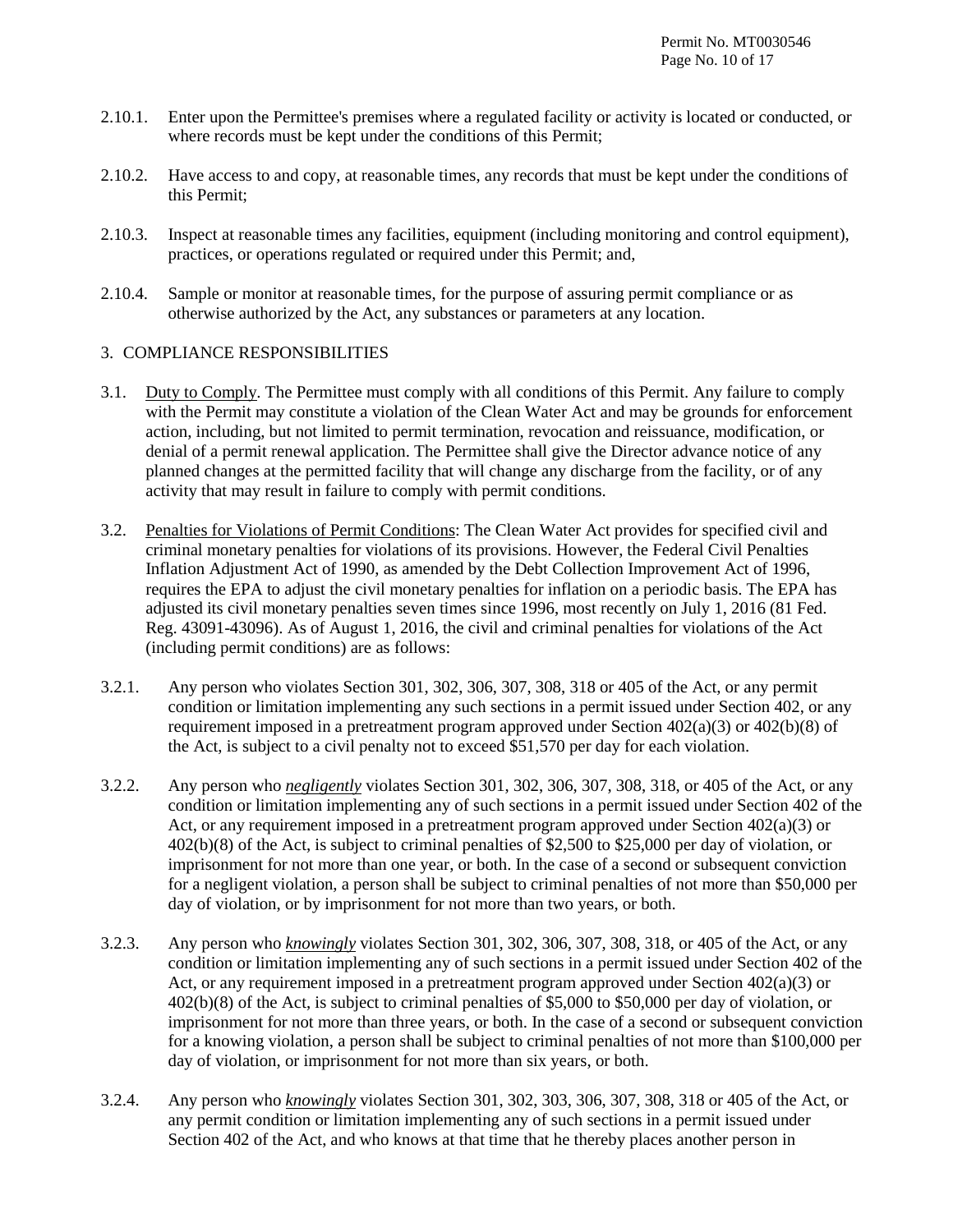imminent danger of death or serious bodily injury, shall, upon conviction, be subject to a fine of not more than \$250,000 or imprisonment for not more than 15 years, or both. In the case of a second or subsequent conviction for a knowing endangerment violation, a person shall be subject to a fine of not more than \$500,000 or by imprisonment for not more than 30 years, or both. An organization, as defined in Section  $309(c)(3)(B)(iii)$  of the CWA, shall, upon conviction of violating the imminent danger provision, be subject to a fine of not more than \$1,000,000 and can be fined up to \$2,000,000 for second or subsequent convictions.

- 3.2.5. Any person may be assessed an administrative penalty by the Administrator for violating Section 301, 302, 306, 307, 308, 318 or 405 of this Act, or any permit condition or limitation implementing any of such sections in a permit issued under Section 402 of this Act. Where an administrative enforcement action is brought for a Class I civil penalty, the assessed penalty may not exceed \$20,628 per violation, with a maximum amount not to exceed \$51,570. Where an administrative enforcement action is brought for a Class II civil penalty, the assessed penalty may not exceed \$20,628 per day for each day during which the violation continues, with the maximum amount not to exceed \$257,848.
- 3.3. Need to Halt or Reduce Activity not a Defense. It shall not be a defense for a Permittee in an enforcement action that it would have been necessary to halt or reduce the permitted activity in order to maintain compliance with the conditions of this Permit.
- 3.4. Duty to Mitigate. The Permittee shall take all reasonable steps to minimize or prevent any discharge or sludge use or disposal in violation of this Permit which has a reasonable likelihood of adversely affecting human health or the environment.
- 3.5. Proper Operation and Maintenance. The Permittee shall at all times properly operate and maintain all facilities and systems of treatment and control (and related appurtenances) which are installed or used by the Permittee to achieve compliance with the conditions of this Permit. Proper operation and maintenance also includes adequate laboratory controls and appropriate quality assurance procedures. This provision requires the operation of back-up or auxiliary facilities or similar systems which are installed by a Permittee only when the operation is necessary to achieve compliance with the conditions of the Permit. However, the Permittee shall operate, at a minimum, one complete set of each main line unit treatment process whether or not this process is needed to achieve permit effluent compliance.
- 3.5.1 The Permittee shall, as soon as reasonable and practicable, but no later than six (6) months after the effective date of this Permit, do the following as part of the operation and maintenance program for the wastewater treatment facility:
- 3.5.1.1. Have a current  $\overline{O} \& M$  Manual(s) that describes the proper operational procedures and maintenance requirements of the wastewater treatment facility;
- 3.5.1.2. Have the  $\alpha \& M$  Manual(s) readily available to the operator of the wastewater treatment facility and require that the operator(s) become familiar with the manual(s) and any updates;
- 3.5.1.3. Have a schedule(s) for routine operation and maintenance activities at the wastewater treatment facility; and,
- 3.5.1.4. Require the operator to perform the routine operation and maintenance requirements in accordance with the schedule(s).
- 3.5.2. The Permittee shall maintain a daily log in a **bound notebook(s)** containing a summary record of all operation and maintenance activities at the wastewater treatment facility. The Permittee shall maintain the notebook in accordance with proper record-keeping procedures and shall make the log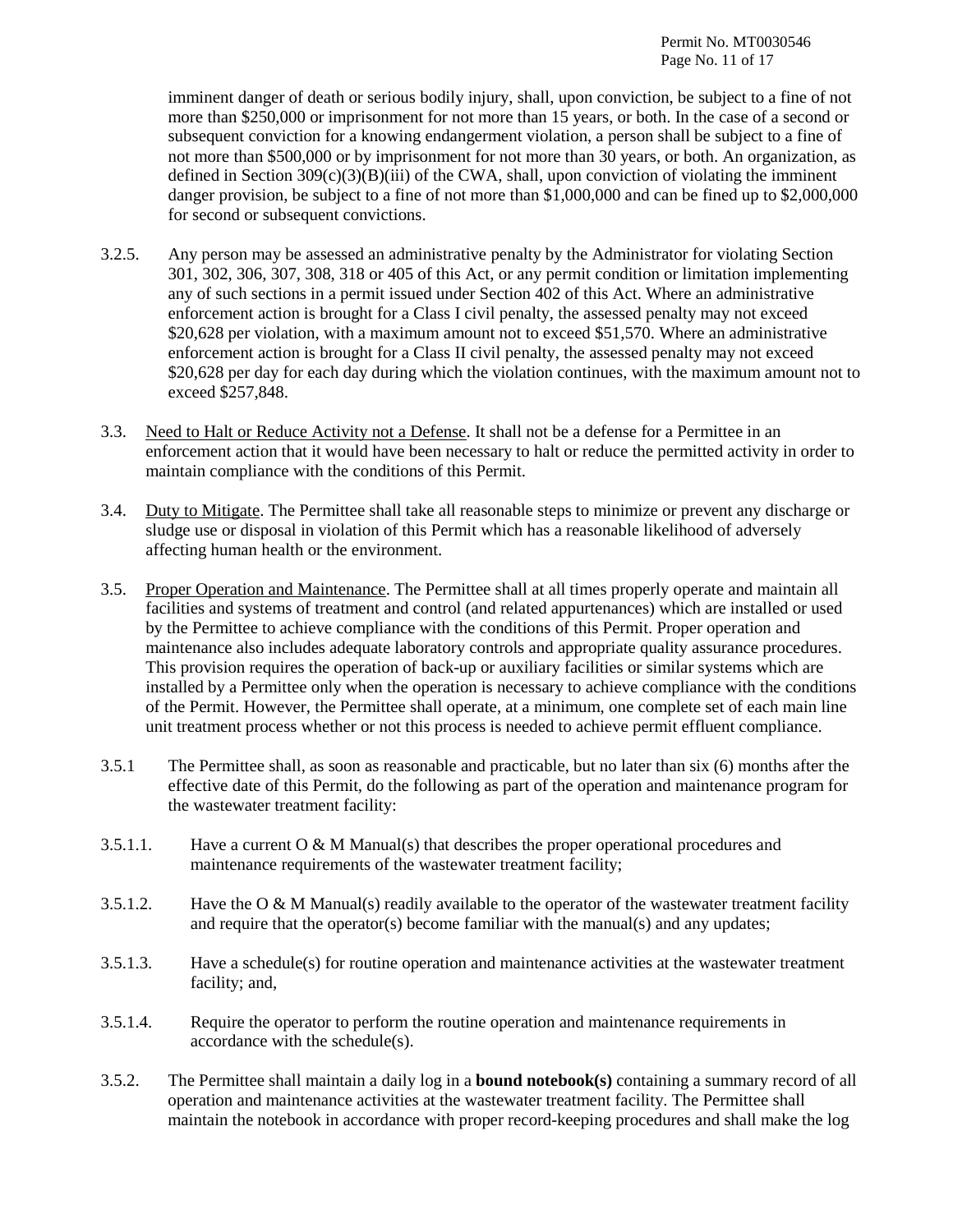available for inspection, upon request, by authorized representatives of the U.S. Environmental Protection Agency or the CSKT. At a minimum, the notebook shall include the following information:

- 3.5.2.1. Date and time;
- 3.5.2.2 Name and title of person(s) making the log entry;
- 3.5.2.3. Name of the persons(s) performing the activity;
- 3.5.2.4. A brief description of the activity; and,
- 3.5.2.5. Other information, as appropriate.
- 3.6. Removed Substances. Collected screenings, grit, solids, sludge (including sewage sludge), or other pollutants removed in the course of treatment shall be buried or disposed in a manner consistent with all applicable federal and tribal regulations (e.g., 40 C.F.R. Part 257, 40 C.F.R. Part 258, 40 C.F.R. Part 503). Sludge/digester supernatant and filter backwash shall not be directly blended with or enter either the final plant discharge and/or waters of the United States.
- 3.7. Bypass of Treatment Facilities.
- 3.7.1. Bypass not exceeding limitations. The Permittee may allow any bypass to occur which does not cause effluent limitations to be exceeded, but only if it also is for essential maintenance to assure efficient operation. These bypasses are not subject to the provisions of Parts 3.7.2 and 3.7.3.
- 3.7.2. Notice:
- 3.7.2.1. Anticipated bypass. If the Permittee knows in advance of the need for a bypass, it shall submit prior notice, if possible at least ten days before the date of the bypass to the U.S. EPA, Technical Enforcement Program, and the CSKT.
- 3.7.2.2. Unanticipated bypass. The Permittee shall submit notice of an unanticipated bypass as required under Part 2.8, Twenty-four Hour Noncompliance Reporting, to the U.S. EPA, Technical Enforcement Program, and the CSKT.
- 3.7.3. Prohibition of bypass.
- 3.7.3.1. Bypass is prohibited and the Director may take enforcement action against a Permittee for a bypass, unless:
- 3.7.3.1.1. The bypass was unavoidable to prevent loss of life, personal injury, or severe property damage;
- 3.7.3.1.2. There were no feasible alternatives to the bypass, such as the use of auxiliary treatment facilities, retention of untreated wastes, or maintenance during normal periods of equipment downtime. This condition is not satisfied if adequate back-up equipment should have been installed in the exercise of reasonable engineering judgement to prevent a bypass which occurred during normal periods of equipment downtime or preventive maintenance; and,
- 3.7.3.1.3. The Permittee submitted notices as required under Part 3.7.2.
- 3.7.3.2. The Director may approve an anticipated bypass, after considering its adverse effects, if the Director determines that it will meet the three conditions listed above in Part 3.7.3.1.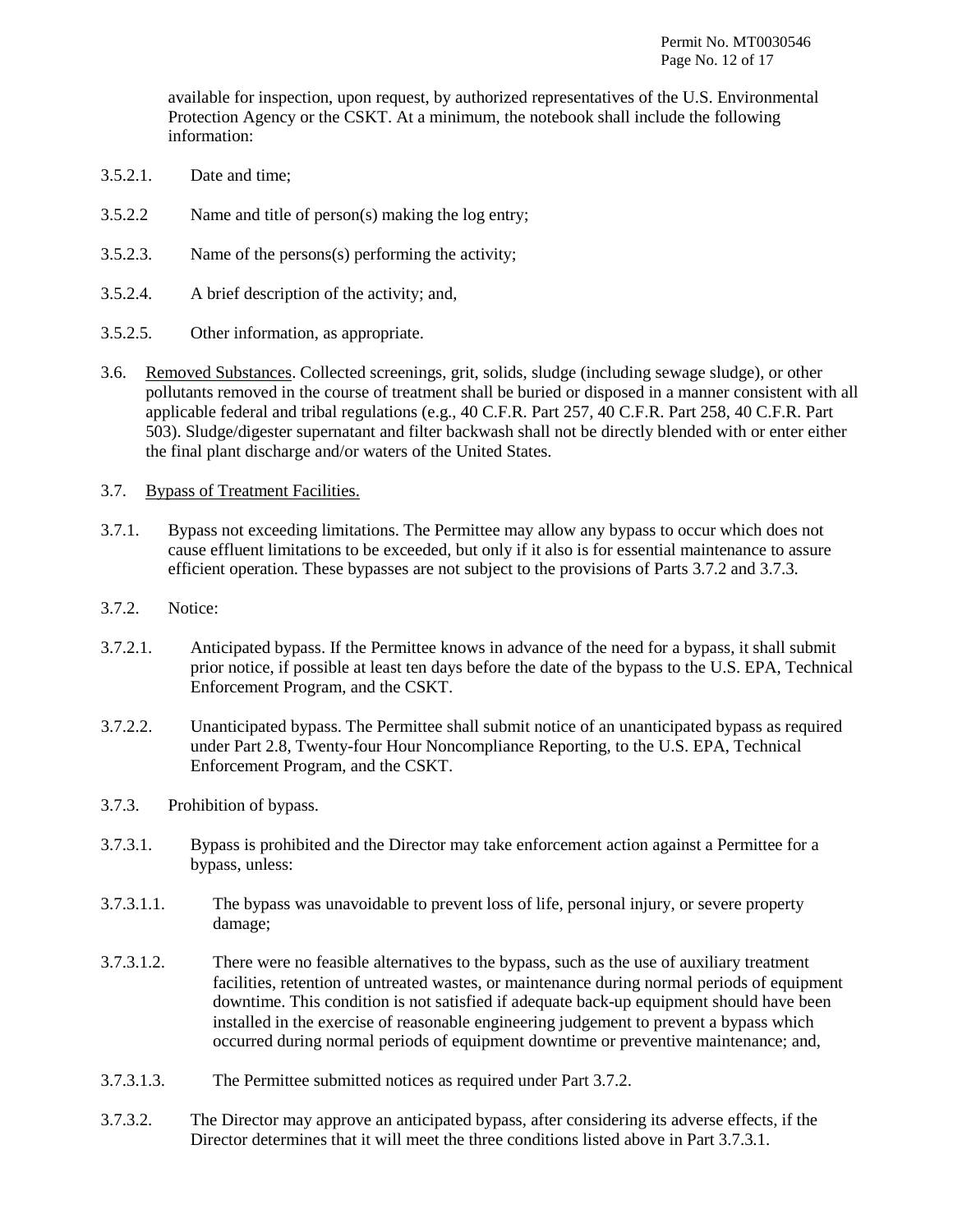### 3.8. Upset Conditions

- 3.8.1. Effect of an upset. An upset constitutes an affirmative defense to an action brought for noncompliance with technology based permit effluent limitations if the requirements of Part 3.8.2 are met. No determination made during administrative review of claims that noncompliance was caused by upset, and before an action for noncompliance, is final administrative action subject to judicial review (i.e., Permittees will have the opportunity for a judicial determination on any claim of upset only in an enforcement action brought for noncompliance with technology-based permit effluent limitations).
- 3.8.2. Conditions necessary for a demonstration of upset. A Permittee who wishes to establish the affirmative defense of upset shall demonstrate, through properly signed, contemporaneous operating logs, or other relevant evidence that:
- 3.8.2.1. An upset occurred and that the Permittee can identify the cause(s) of the upset;
- 3.8.2.2. The permitted facility was at the time being properly operated;
- 3.8.2.3. The Permittee submitted notice of the upset as required under Part 2.8, Twenty-four Hour Notice of Noncompliance Reporting; and,
- 3.8.2.4. The Permittee complied with any remedial measures required under Part 3.4, Duty to Mitigate.
- 3.8.3. Burden of proof. In any enforcement proceeding, the Permittee seeking to establish the occurrence of an upset has the burden of proof.
- 3.9. Toxic Pollutants. The Permittee shall comply with effluent standards or prohibitions established under Section 307 (a) of the Act for toxic pollutants within the time provided in the regulations that establish those standards or prohibitions, even if the Permit has not yet been modified to incorporate the requirement.
- 3.10. Changes in Discharge of Toxic Substances. Notification shall be provided to the Director as soon as the Permittee knows of, or has reason to believe:
- 3.10.1. That any activity has occurred or will occur which would result in the discharge, on a routine or frequent basis, of any toxic pollutant which is not limited in the Permit, if that discharge will exceed the highest of the following "notification levels:"
- 3.10.1.1. One hundred micrograms per liter  $(100 \mu g/L)$ ;
- 3.10.1.2. Two hundred micrograms per liter (200 µg/L) for acrolein and acrylonitrile; five hundred micrograms per liter (500  $\mu$ g/L) for 2,4-dinitrophenol and for 2-methyl-4,6-dinitrophenol; and one milligram per liter (1 mg/L) for antimony;
- 3.10.1.3. Five (5) times the maximum concentration value reported for that pollutant in the permit application in accordance with 40 C.F.R.  $\S$  122.21(g)(7); or,
- 3.10.1.4. The level established by the Director in accordance with 40 C.F.R. § 122.44(f).
- 3.10.2. That any activity has occurred or will occur which would result in any discharge, on a non-routine or infrequent basis, of a toxic pollutant which is not limited in the Permit, if that discharge will exceed the highest of the following "notification levels:"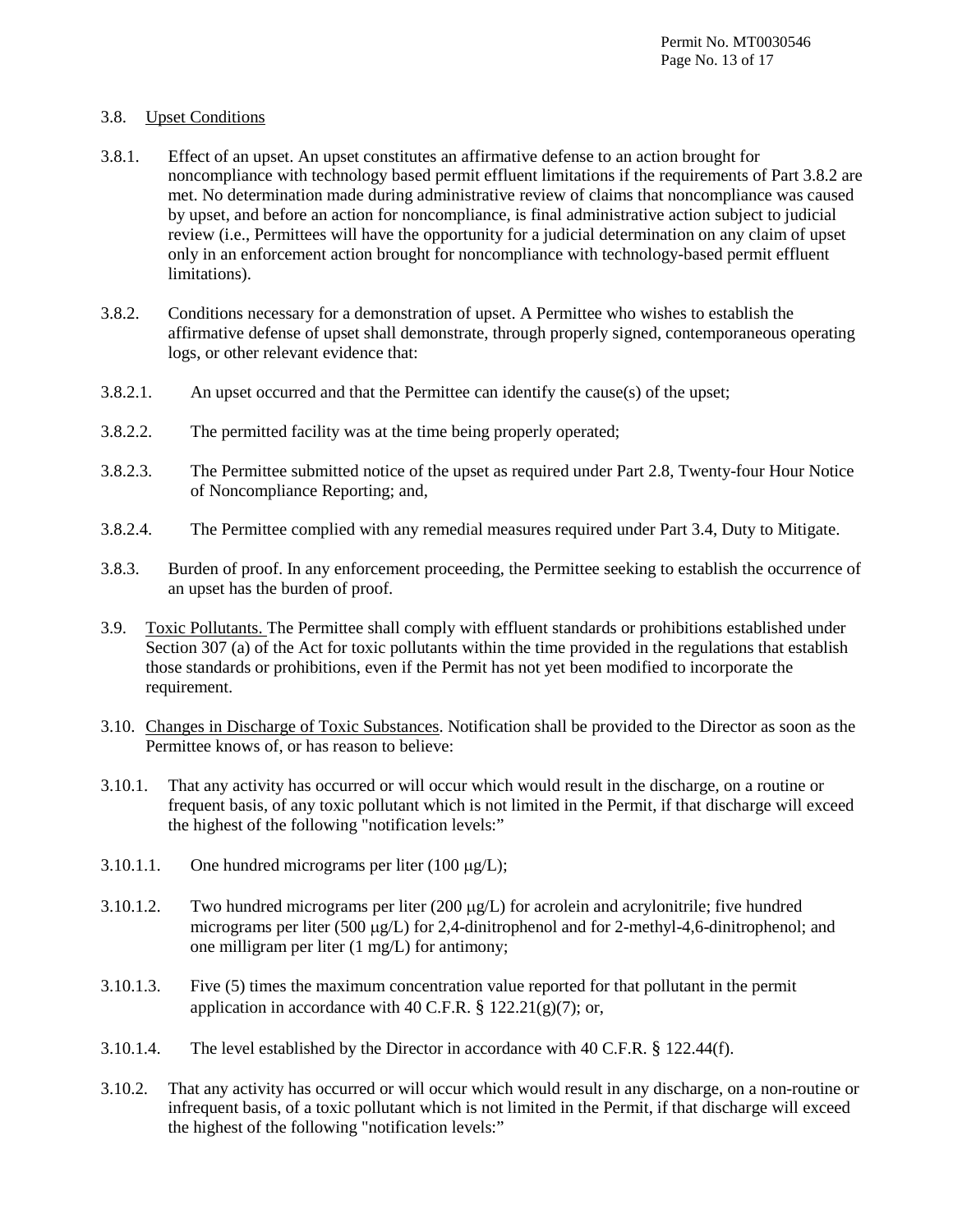- 3.10.2.1. Five hundred micrograms per liter  $(500 \mu g/L)$ ;
- 3.10.2.2. One milligram per liter (1 mg/L) for antimony:
- 3.10.2.3. Ten (10) times the maximum concentration value reported for that pollutant in the permit application in accordance with 40 C.F.R.  $\S$  122.21(g)(7); or,
- 3.10.2.4. The level established by the Director in accordance with 40 C.F.R. § 122.44(f).

# 4. GENERAL REQUIREMENTS

- 4.1. Planned Changes. The Permittee shall give notice to the Director as soon as possible of any planned physical alterations or additions to the permitted facility. Notice is required only when:
- 4.1.1. The alteration or addition could significantly change the nature or increase the quantity of pollutant discharged. This notification applies to pollutants which are not subject to effluent limitations in the Permit; or,
- 4.1.2. There are any planned substantial changes to the existing sewage sludge facilities, the manner of its operation, or to current sewage sludge management practices of storage and disposal. The Permittee shall give the Director notice of any planned changes at least 30 days prior to their implementation.
- 4.1.3. The alteration or addition to a permitted facility may meet one of the criteria for determining whether a facility is a new source.
- 4.2. Anticipated Noncompliance. The Permittee shall give advance notice to the Director of any planned changes in the permitted facility or activity which may result in noncompliance with Permit requirements.
- 4.3. Permit Actions. This Permit may be modified, revoked and reissued, or terminated for cause. The filing of a request by the Permittee for a permit modification, revocation and reissuance, or termination, or a notification of planned changes or anticipated noncompliance, does not stay any permit condition.
- 4.4. Duty to Reapply. If the Permittee wishes to continue an activity regulated by this Permit after the expiration date of this Permit, the Permittee must apply for and obtain a new Permit. The application should be submitted at least 180 days before the expiration date of this Permit.
- 4.5. Duty to Provide Information. The Permittee shall furnish to the Director, within a reasonable time, any information which the Director may request to determine whether cause exists for modifying, revoking and reissuing, or terminating this Permit, or to determine compliance with this Permit. The Permittee shall also furnish to the Director, upon request, copies of records required to be kept by this Permit.
- 4.6. Other Information. When the Permittee becomes aware that it failed to submit any relevant facts in a permit application, or submitted incorrect information in a permit application or any report to the Director, it shall promptly submit such facts or information.
- 4.7. Signatory Requirements. All applications, reports or information submitted to the Director shall be signed and certified.
- 4.7.1. All permit applications shall be signed by either a principal executive officer or ranking elected official.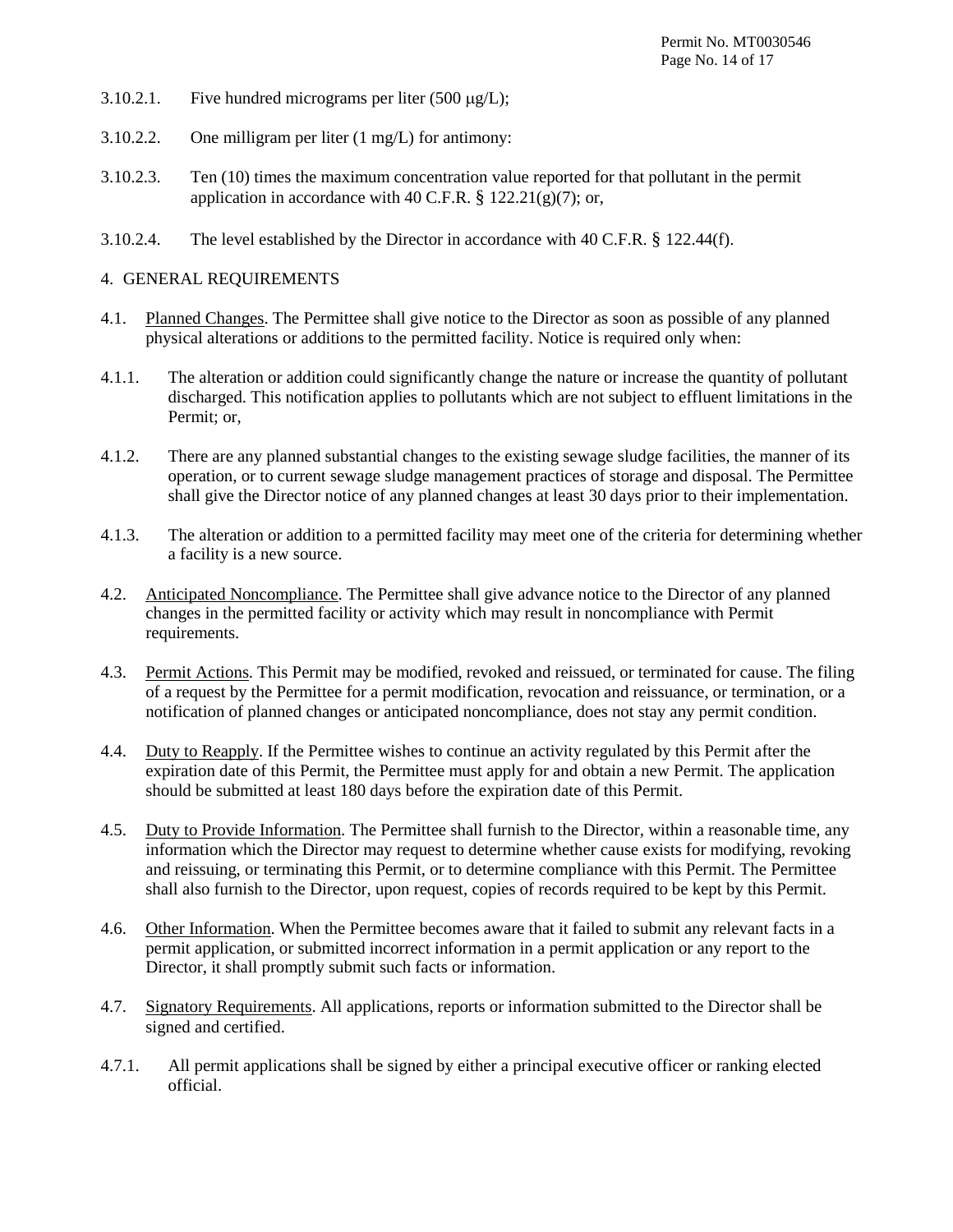- 4.7.2. All reports required by the Permit and other information requested by the Director shall be signed by a person described above or by a duly authorized representative of that person. A person is a duly authorized representative only if:
- 4.7.2.1. The authorization is made in writing by a person described above and submitted to the Director; and,
- 4.7.2.2. The authorization specifies either an individual or a position having responsibility for the overall operation of the regulated facility, such as the position of plant manager, superintendent, position of equivalent responsibility, or an individual or position having overall responsibility for environmental matters. (A duly authorized representative may thus be either a named individual or any individual occupying a named position.)
- 4.7.3. Changes to authorization. If an authorization under Part 4.7.2 is no longer accurate because a different individual or position has responsibility for the overall operation of the facility, a new authorization satisfying the requirements of Part 4.7.2 must be submitted to the Director prior to or together with any reports, information, or applications to be signed by an authorized representative.
- 4.7.4. Certification. Any person signing a document under this section shall make the following certification:

"I certify under penalty of law that this document and all attachments were prepared under my direction or supervision in accordance with a system designed to assure that qualified personnel properly gather and evaluate the information submitted. Based on my inquiry of the person or persons who manage the system, or those persons directly responsible for gathering the information, the information submitted is, to the best of my knowledge and belief, true, accurate, and complete. I am aware that there are significant penalties for submitting false information, including the possibility of fine and imprisonment for knowing violations."

- 4.8. Penalties for Falsification of Reports. The Act provides that any person who knowingly makes any false statement, representation, or certification in any record or other document submitted or required to be maintained under this Permit, including monitoring reports or reports of compliance or noncompliance shall, upon conviction be punished by a fine of not more than \$10,000 per violation, or by imprisonment for not more than six months per violation, or by both.
- 4.9. Availability of Reports. Except for data determined to be confidential under 40 C.F.R. Part 2, Subpart B, all reports prepared in accordance with the terms of this Permit shall be available for public inspection at the offices of the Director. As required by the Act, permit applications, Permits and effluent data shall not be considered confidential.
- 4.10. Oil and Hazardous Substance Liability. Nothing in this Permit shall be construed to preclude the institution of any legal action or relieve the Permittee from any responsibilities, liabilities, or penalties to which the Permittee is or may be subject under Section 311 of the Act.
- 4.11. Property Rights. The issuance of this Permit does not convey any property rights of any sort, or any exclusive privileges, nor does it authorize any injury to private property or any invasion of personal rights, nor any infringement of federal, state, tribal or local laws or regulations.
- 4.12. Severability. The provisions of this Permit are severable, and if any provision of this Permit, or the application of any provision of this Permit to any circumstance, is held invalid, the application of such provision to other circumstances, and the remainder of this Permit, shall not be affected thereby.
- 4.13. Transfers. This Permit may be automatically transferred to a new Permittee if: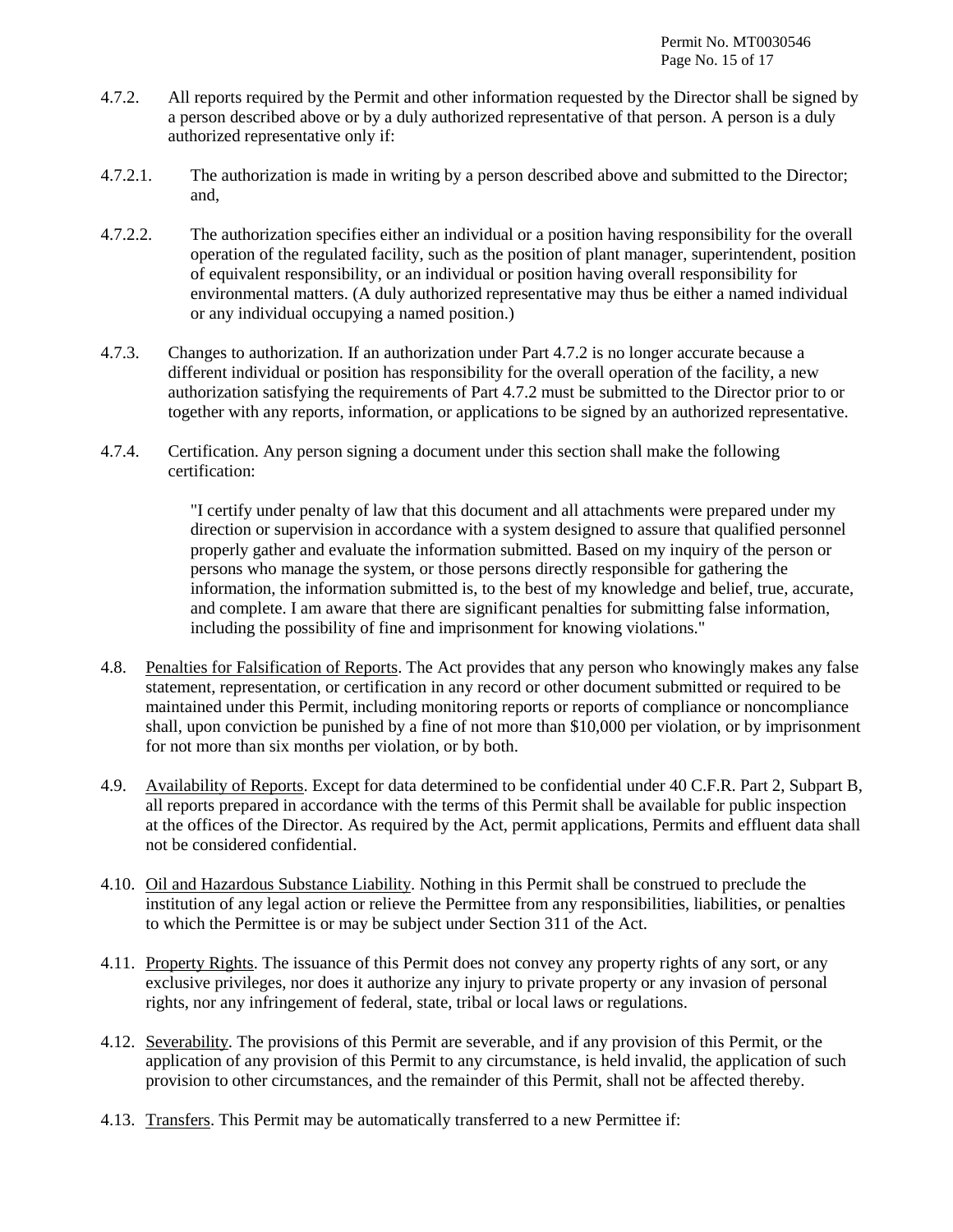- 4.13.1. The current Permittee notifies the Director at least 30 days in advance of the proposed transfer date;
- 4.13.2. The notice includes a written agreement between the existing and new permittees containing a specific date for transfer of permit responsibility, coverage, and liability between them; and,
- 4.13.3. The Director does not notify the existing Permittee and the proposed new Permittee of his or her intent to modify, or revoke and reissue the Permit. If this notice is not received, the transfer is effective on the date specified in the agreement mentioned in Part 4.13.2.
- 4.14. Permittees in Indian Country. The EPA is issuing this Permit pursuant to the Agency's authority to implement the Clean Water Act NPDES program in Indian Country, as defined at 18 U.S.C. § 1151.
- 4.15. Reopener Provision. This Permit may be reopened and modified (following proper administrative procedures) to include the appropriate effluent limitations (and compliance schedule, if necessary), or other appropriate requirements if one or more of the following events occurs:
- 4.15.1. Water Quality Standards: The water quality standards of the receiving water(s) to which the Permittee discharges are modified in such a manner as to require different effluent limits than contained in this Permit.
- 4.15.2. Wasteload Allocation: A wasteload allocation is developed and approved by the EPA for incorporation in this Permit.
- 4.15.3. Water Quality Management Plan: A revision to the current water quality management plan is approved and adopted which calls for different effluent limitations than contained in this Permit.